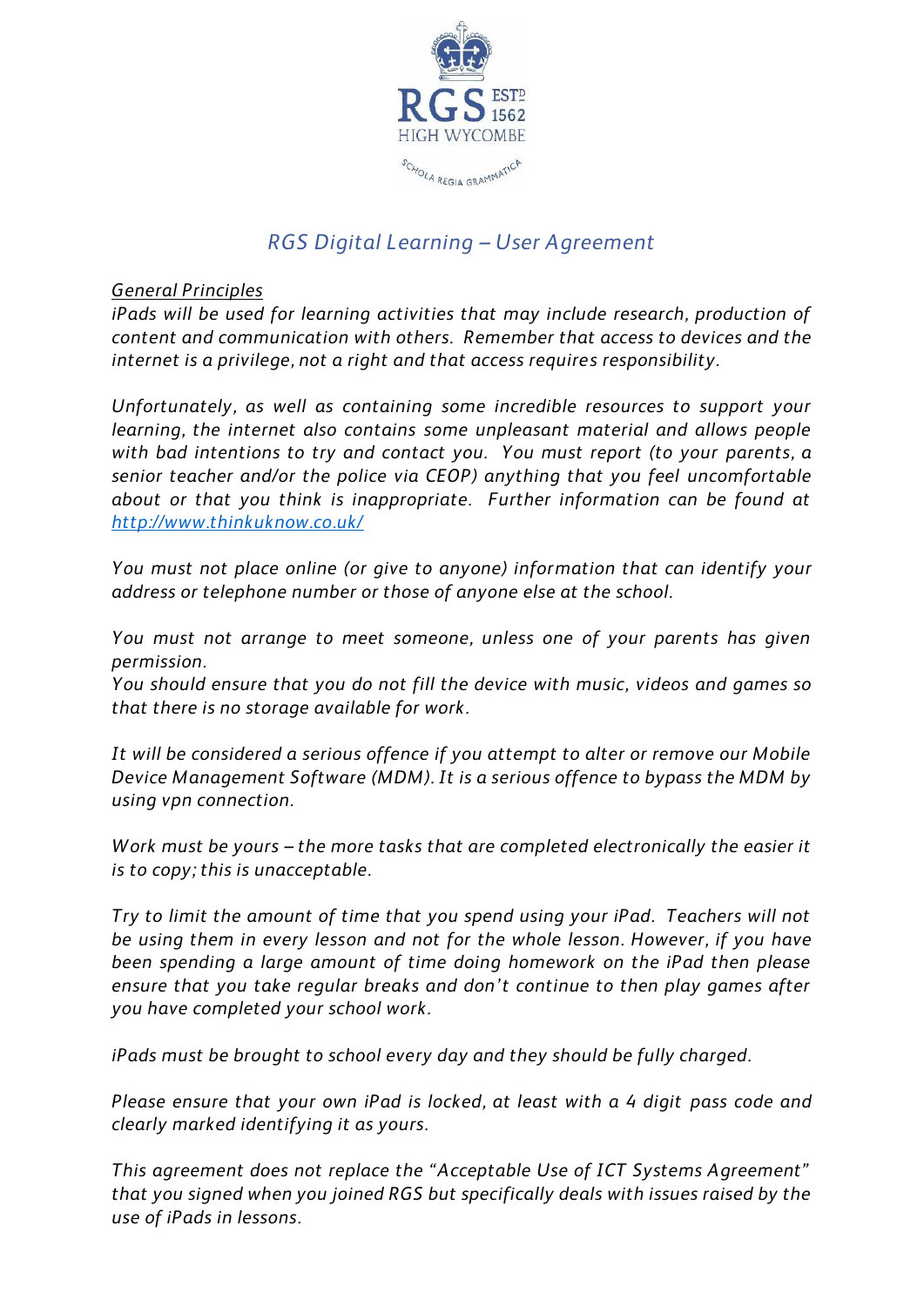### *Use in Lessons*

*Some teachers will use the iPads in lessons more than others. This is likely to vary dramatically throughout the year as some lessons/topics may be more suited to the use of new technology than others. The use of the iPad in school is always at the teacher's discretion. If the teacher hasn't asked you to use the iPad then it should be in the closed case in your bag.*

- *The iPad may only be used with the permission of the member of staff.*
- *The iPad may only be used for the purpose expressed by the member of staff.*
- *Any use of the iPad for playing games etc. will result in significant sanctions.*
- *The use of any recording (video, photographs or audio) will only be done with the permission of the member of staff.*
- *All recorded material is for your personal use only and must not be placed in the public domain (e.g. Facebook, YouTube etc.)*
- *Recording another student or a member of staff without their permission will be treated extremely seriously. Permission must always be sought first.*

### *Use at school outside lessons*

- *The iPad must only be used in lessons or when/if your Form Tutor requests it during form period. iPads must only be used under the supervision of a teacher.*
- *The iPad must not be used in school for playing games, using social networks, entertainment or communication.*
- *You should be aware that the use of the iPad is a privilege and one not afforded to some other members of the school at present.*
- *The Valuables Policy still applies to you.*

## *Keeping you and the iPad safe*

- *You must keep the iPad in its protective case at all times.*
- *The iPad must be kept with you in your bag or locked away at all times (school lockers should be used). You must never leave it in a bag unattended – this includes when you are on the field at break or lunch and are playing games.*
- *When travelling to and from school you should keep the iPad out of sight. This means that when you are at a bus stop or on the bus (even if it is a school bus) it should stay in your bag.*
- *If you are not going directly home after school, you should either keep the iPad with you in your bag or lock it away in your locker.*
- *If there is an emergency and the iPad is out on the desk, close the case and take it with you. If it is in your bag, and you are to leave the bag in the room, leave it in the bag; your safety is more important than the iPad.*

#### *Loss or damage to iPads*

 *If an iPad brought through the Jigsaw24 scheme is damaged and requires repair or is lost/stolen please contact the school as soon as possible so a claim can be made.*

#### *Emails*

 *When emailing staff, you must ensure that you follow the " email etiquette guidelines"*